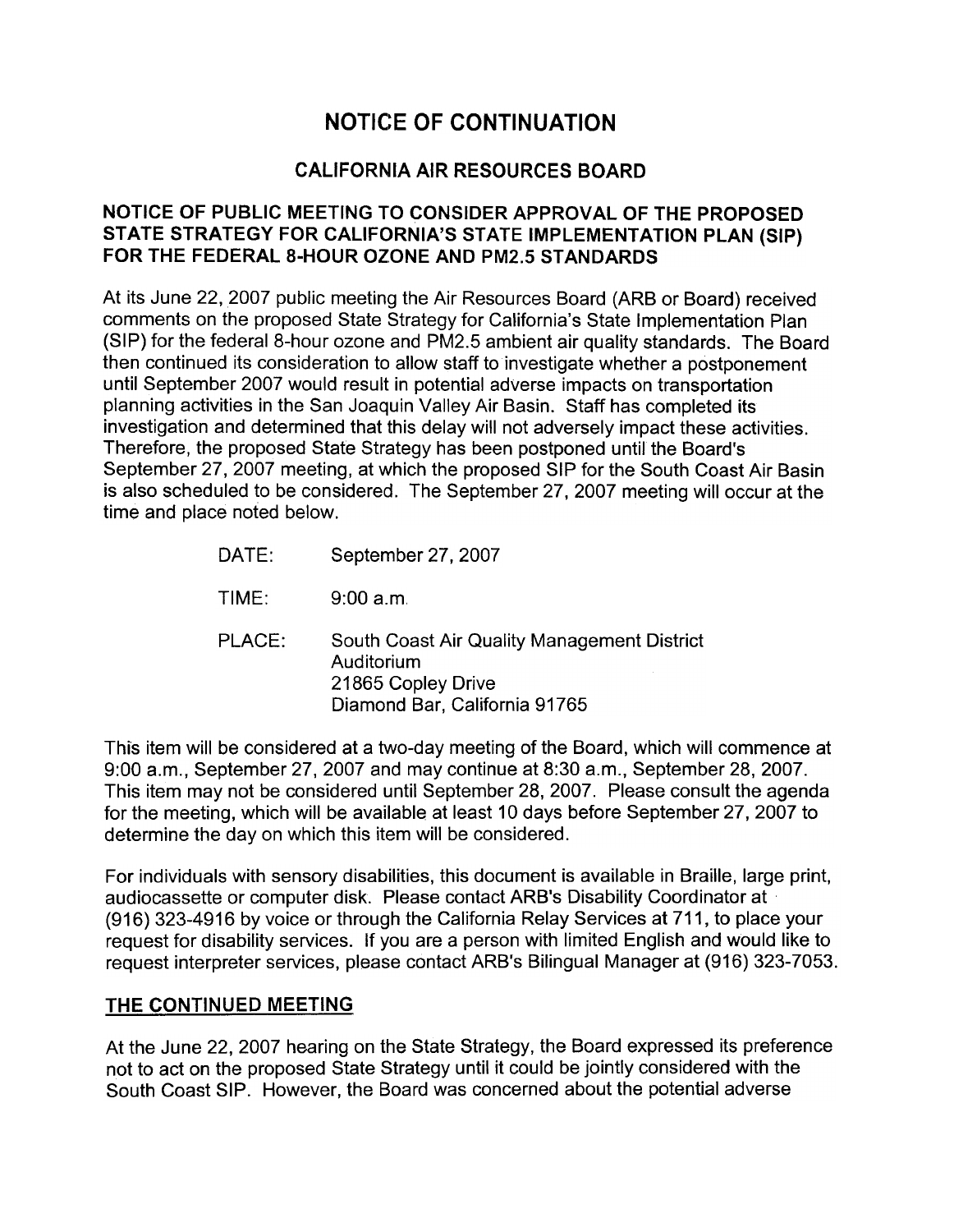impacts on transportation conformity for the San Joaquin Valley if there were a delay, impacts on transportation conformity for the San Joaquin Valley if there were a delay, and directed ARB staff to determine whether it would need to consider the State and directed ARB staff to determine whether it would need to consider the State Strategy at its July 26, 2007 hearing to avoid transportation planning problems in the Strategy at its July 26, 2007 hearing to avoid transportation planning problems in the Valley beginning August 2007. Valley beginning August 2007.

ARB staff has consulted with staff from the U.S. Environmental Protection Agency, ARB staff has consulted with staff from the U.S. Environmental Protection Agency, San Joaquin Valley Councils of Governments, and San Joaquin Valley Air Pollution San Joaquin Valley Councils of Governments, and San Joaquin Valley Air Pollution Control District regarding the timing of new conformity determinations for the Valley. Control District regarding the timing of new conformity determinations for the Valley. ARB staff has concluded that there is an existing mechanism already in place, outlined ARB staff has concluded that there is an existing mechanism already in place, outlined in the Federal Highway Administration's letter to California metropolitan planning in the Federal Highway Administration's letter to California metropolitan planning organizations dated February 1, 2007, that allows the Valley transportation agencies to organizations dated February 1, 2007, that allows the Valley transportation agencies to complete a Fall 2007 conformity determination utilizing existing budgets. It is ARB complete a Fall 2007 conformity determination utilizing existing budgets. It is ARB staff's understanding that the Valley transportation agencies intend to take advantage of staff's understanding that the Valley transportation agencies intend to take advantage of this mechanism. Thus, no new budgets are necessary to amend transportation plans or this mechanism. Thus, no new budgets are necessary to amend transportation plans or programs in Fall 2007. This means that continuation of the Board's consideration of the programs in Fall 2007. This means that continuation of the Board's consideration of the proposed State Strategy to September 27, 2007 will not impact Valley transportation proposed State Strategy to September 27, 2007 will not impact Valley transportation projects. projects

The continued meeting will be conducted as described in the original notice, except that The continued meeting will be conducted as described in the original notice, except that written submissions must be addressed to and received by the Clerk of the Board as written submissions must be addressed to and received by the Clerk of the Board as described below. All comments submitted for the June 22, 2007 meeting will remain described below. All comments submitted for the June 22, 2007 meeting will remain part of the public record. part of the public record.

# **AVAILABILITY OF DOCUMENTS**  AVAILABILITY OF DOCUMENTS

This notice and the proposed State Strategy are also available on the ARB website at: This notice and the proposed State Strategy are also available on the ARB website at: http://www.arb.ca.gov/planning/sip/sip.htm, or from the Public Information Office, Air Resources Board, 1001 I Street, Visitors and Environmental Services Center, 1st Floor, Resources Board, 1001 | Street, Visitors and Environmental Services Center, 1st Floor, Sacramento, CA 95814, (916) 322-2990. Sacramento, CA 95814, (916) 322-2990.

### **SUBMITTAL OF COMMENTS**  SUBMITTAL OF COMMENTS

The public may present comments relating to this matter orally or in writing at the The public may present comments relating to this matter orally or in writing at the meeting, and in writing or by email before the meeting. To allow for full consideration of meeting, and in writing or by email before the meeting. To allow for full consideration of comments received, the Board strongly encourages that all comments be submitted to comments received, the Board strongly encourages that all comments be submitted to the Clerk of the Board by September 26, 2007, but the Board will accept written the Clerk of the Board by September 26, 2007, but the Board will accept written submissions physically submitted at the September 27, 2007 hearing or received by submissions physically submitted at the September 27, 2007 hearing or received by other means by **no later than 12:00 noon, September 26, 2007,** and addressed to the other means by no later than 12:00 noon, September 26, 2007, and addressed to the following: following:

Postal mail: Clerk of the Board, Air Resources Board Postal mail: Clerk of the Board, Air Resources Board 1001 I Street, Sacramento, California 95814 1001 | Street, Sacramento, California 95814

Electronic submittal: http://www.arb.ca.gov/lispub/comm/bclist.php Electronic submittal: http://www.arb.ca.gov/lispub/comm/bclist.php

Facsimile submittal: (916) 322-3928 Facsimile submittal: (916) 322-3928